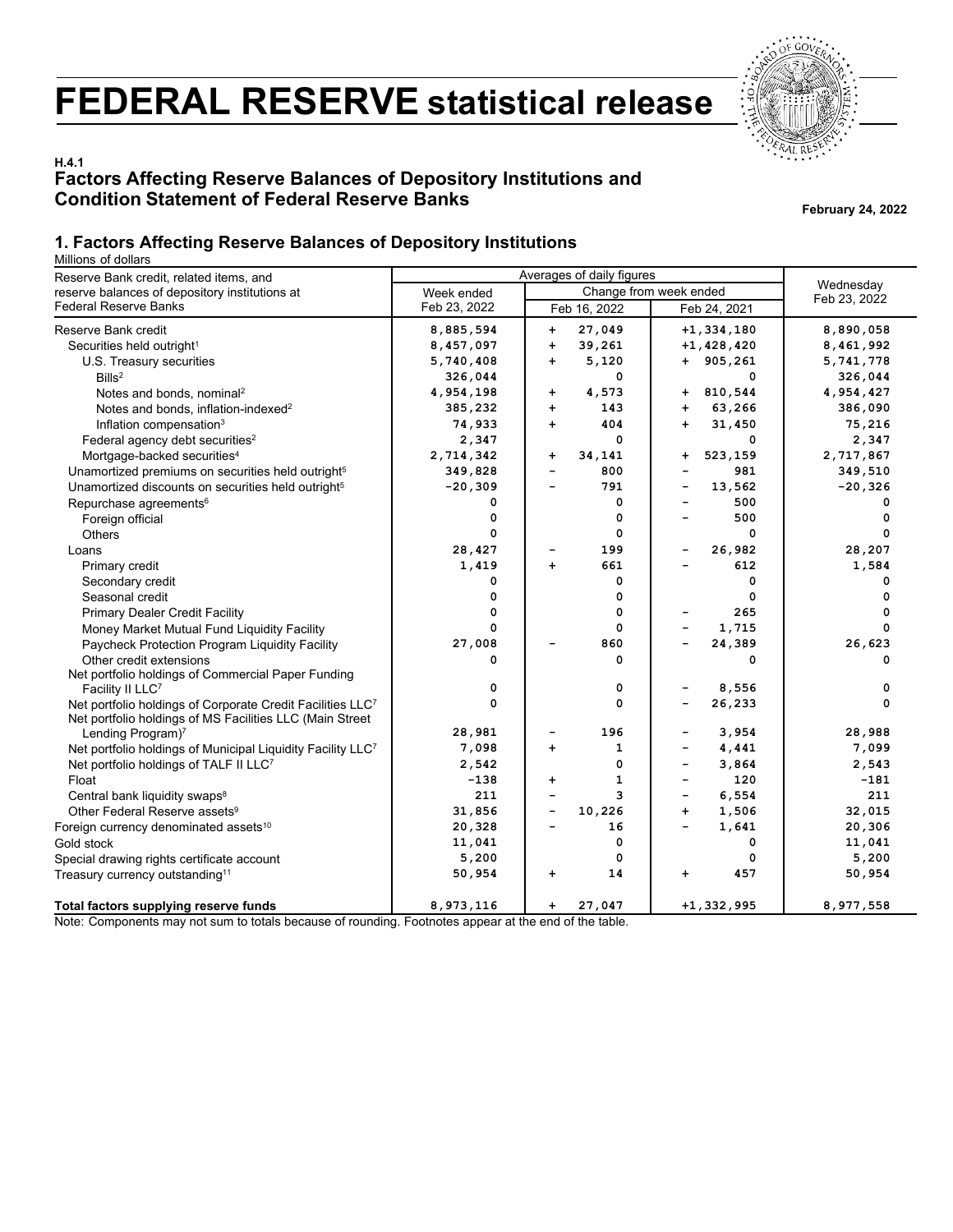# **1. Factors Affecting Reserve Balances of Depository Institutions (continued)**

#### Millions of dollars

| Reserve Bank credit, related items, and                   | Averages of daily figures |                        |                                    |              |  |
|-----------------------------------------------------------|---------------------------|------------------------|------------------------------------|--------------|--|
| reserve balances of depository institutions at            | Week ended                | Change from week ended | Wednesday                          |              |  |
| Federal Reserve Banks                                     | Feb 23, 2022              | Feb 16, 2022           | Feb 24, 2021                       | Feb 23, 2022 |  |
| Currency in circulation <sup>11</sup>                     | 2,237,368                 | 5,311<br>$+$           | $+ 135, 257$                       | 2,240,512    |  |
| Reverse repurchase agreements <sup>12</sup>               | 1,944,752                 | 47,150<br>$+$          | $+1, 741, 239$                     | 1,993,111    |  |
| Foreign official and international accounts               | 261,227                   | 837<br>$+$             | 57,934<br>$+$ $-$                  | 254,789      |  |
| <b>Others</b>                                             | 1,683,525                 | 46,313<br>$\ddot{}$    | $+1,683,305$                       | 1,738,322    |  |
| Treasury cash holdings                                    | 34                        | з<br>$\ddot{}$         | 45                                 | 34           |  |
| Deposits with F.R. Banks, other than reserve balances     | 951,739                   | 4,304<br>$+$           | $-911,473$                         | 930,034      |  |
| Term deposits held by depository institutions             | 0                         | n                      | 0                                  |              |  |
| U.S. Treasury, General Account                            | 697,838                   | 5,297<br>$\ddot{}$     | 832,139<br>$\blacksquare$          | 674,797      |  |
| Foreign official                                          | 7,238                     | 1,448<br>$\ddot{}$     | 14,852<br>$\overline{\phantom{m}}$ | 6,536        |  |
| Other <sup>13</sup>                                       | 246,662                   | 2,442                  | 64,483                             | 248,702      |  |
| Treasury contributions to credit facilities <sup>14</sup> | 21,258                    |                        | 30,520<br>$\overline{\phantom{a}}$ | 21,258       |  |
| Other liabilities and capital <sup>15</sup>               | 48,096                    | 384<br>$+$             | 2,311<br>$\overline{\phantom{0}}$  | 46,633       |  |
| Total factors, other than reserve balances,               |                           |                        |                                    |              |  |
| absorbing reserve funds                                   | 5,203,247                 | 57,151<br>$\ddot{}$    | $+ 932, 146$                       | 5,231,583    |  |
| <b>Reserve balances with Federal Reserve Banks</b>        | 3,769,869                 | 30,104                 | 400,849<br>$+$                     | 3,745,976    |  |

Note: Components may not sum to totals because of rounding.

1. Includes securities lent to dealers under the overnight securities lending facility; refer to table 1A.

2. Face value of the securities.

3. Compensation that adjusts for the effect of inflation on the original face value of inflation-indexed securities.

4. Guaranteed by Fannie Mae, Freddie Mac, and Ginnie Mae. The current face value shown is the remaining principal balance of the securities.

5. Reflects the premium or discount, which is the difference between the purchase price and the face value of the securities that has not been amortized. For U.S. Treasury securities, Federal agency debt securities, and mortgage-backed securities, amortization is on an effective-interest basis.

- 6. Cash value of agreements.
- 7. Includes assets purchased pursuant to terms of the credit facility and amounts related to Treasury contributions to the facility. Refer to note on consolidation below.
- 8. Dollar value of foreign currency held under these agreements valued at the exchange rate to be used when the foreign currency is returned to the foreign central bank. This exchange rate equals the market exchange rate used when the foreign currency was acquired from the foreign central bank.
- 9. Includes bank premises, accrued interest, and other accounts receivable.
- 10. Revalued daily at current foreign currency exchange rates.
- 11. Estimated.

12. Cash value of agreements, which are collateralized by U.S. Treasury securities, federal agency debt securities, and mortgage-backed securities

- 13. Includes deposits held at the Reserve Banks by international and multilateral organizations, government-sponsored enterprises, designated financial market utilities, and deposits held by depository institutions in joint accounts in connection with their participation in certain private-sector payment arrangements. Also includes certain deposit accounts other than the U.S. Treasury, General Account, for services provided by the Reserve Banks as fiscal agents of the United States.
- 14. Book value. Amount of equity investments in MS Facilities LLC of \$15.7 billion, Municipal Liquidity Facility LLC of \$4.2 billion, and TALF II LLC of \$1.4 billion.
- 15. Includes the liability for earnings remittances due to the U.S. Treasury.

Sources: Federal Reserve Banks and the U.S. Department of the Treasury.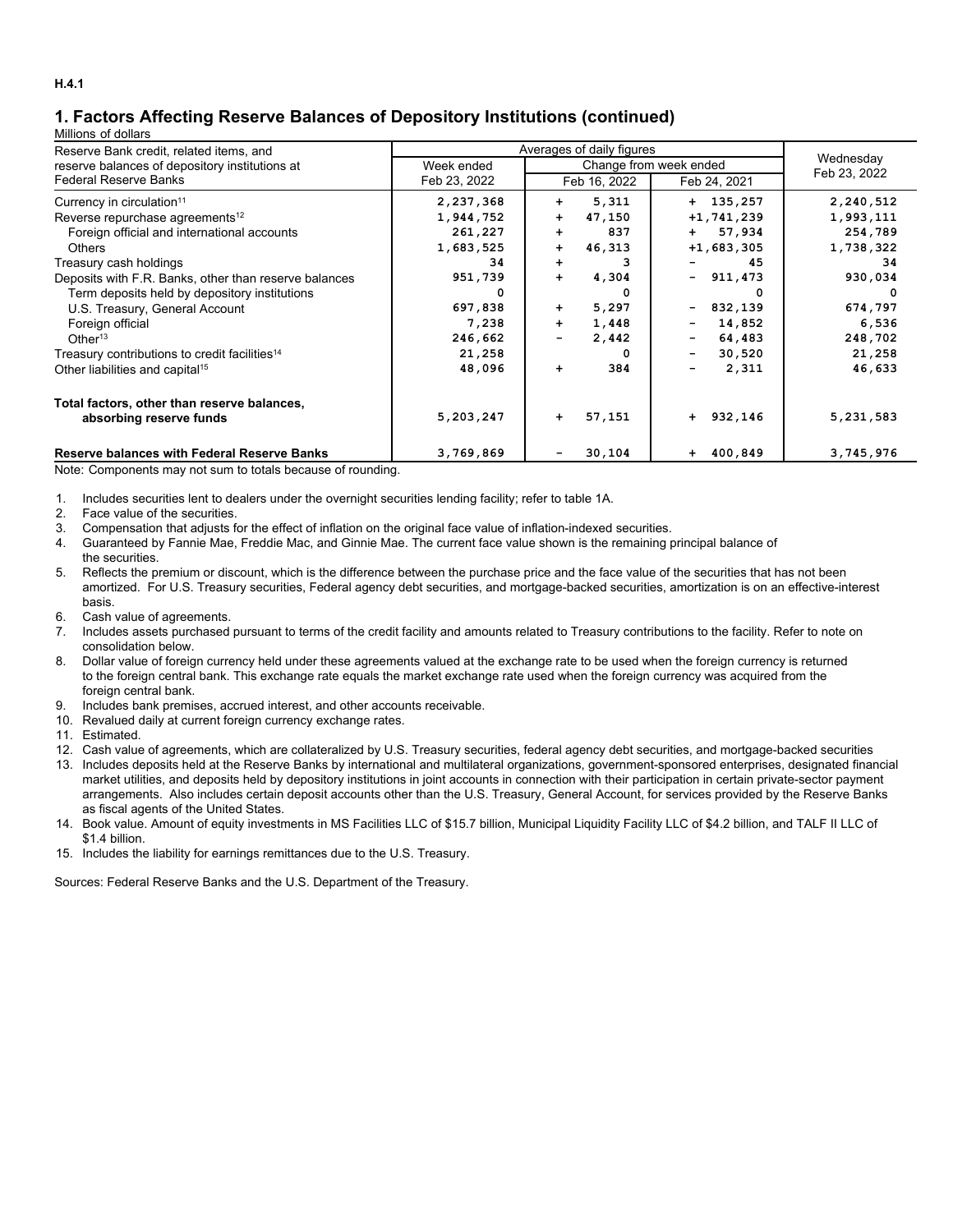## **1A. Memorandum Items**

Millions of dollars

|                                                                   | Averages of daily figures |           |                        |                           |              |           |
|-------------------------------------------------------------------|---------------------------|-----------|------------------------|---------------------------|--------------|-----------|
| Memorandum item                                                   | Week ended                |           | Change from week ended | Wednesday<br>Feb 23, 2022 |              |           |
|                                                                   | Feb 23, 2022              |           | Feb 16, 2022           |                           | Feb 24, 2021 |           |
| Securities held in custody for foreign official and international |                           |           |                        |                           |              |           |
| accounts                                                          | 3,449,284                 | $+$       | 1,395                  |                           | 97,586       | 3,458,719 |
| Marketable U.S. Treasury securities <sup>1</sup>                  | 3,039,412                 |           | 1,956                  | -                         | 55,661       | 3,040,862 |
| Federal agency debt and mortgage-backed securities <sup>2</sup>   | 326,969                   | $\ddot{}$ | 3,369                  | -                         | 34,827       | 335,008   |
| Other securities <sup>3</sup>                                     | 82,903                    |           | 18                     |                           | 7,098        | 82,849    |
| Securities lent to dealers                                        | 40,363                    | $\div$    | 751                    | ÷                         | 9,900        | 39,395    |
| Overnight facility <sup>4</sup>                                   | 40,363                    | $\div$    | 751                    | ÷                         | 9,900        | 39,395    |
| U.S. Treasury securities                                          | 40,363                    | $\div$    | 751                    | ÷                         | 9,900        | 39,395    |
| Federal agency debt securities                                    | 0                         |           | 0                      |                           | o            |           |

Note: Components may not sum to totals because of rounding.

1. Includes securities and U.S. Treasury STRIPS at face value, and inflation compensation on TIPS. Does not include securities pledged as collateral to foreign official and international account holders against reverse repurchase agreements with the Federal Reserve presented in tables 1, 5, and 6.

2. Face value of federal agency securities and current face value of mortgage-backed securities, which is the remaining principal balance of the securities.

3. Includes non-marketable U.S. Treasury securities, supranationals, corporate bonds, asset-backed securities, and commercial paper at face value.

4. Face value. Fully collateralized by U.S. Treasury securities.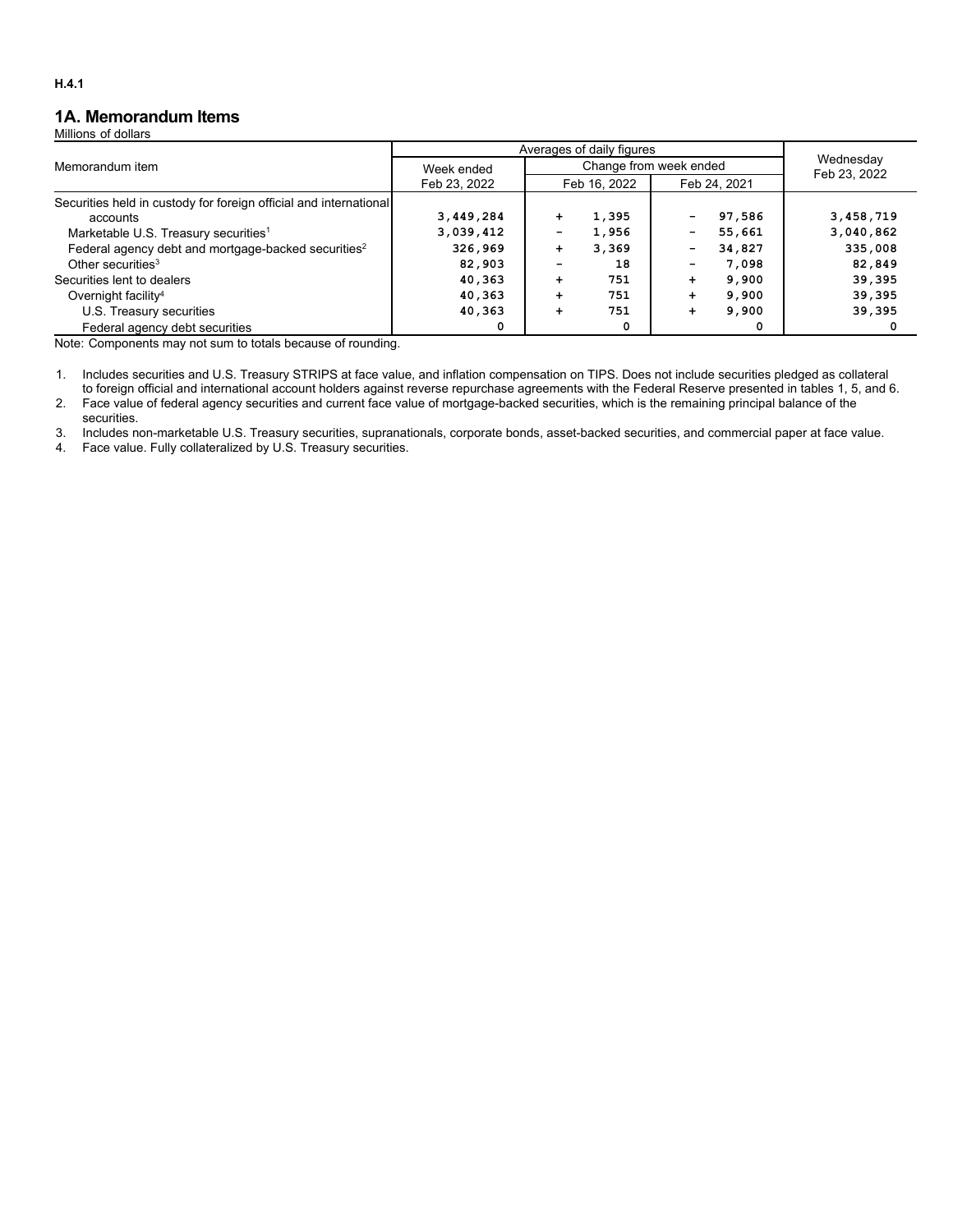### **2. Maturity Distribution of Securities, Loans, and Selected Other Assets and Liabilities, February 23, 2022** Millions of dollars

|                                             | Within 15 | 16 days to   | 91 days to | Over 1 year  | Over 5 year   | Over 10     | All           |
|---------------------------------------------|-----------|--------------|------------|--------------|---------------|-------------|---------------|
| <b>Remaining Maturity</b>                   | days      | 90 days      | 1 year     | to 5 years   | to 10 years   | years       |               |
| Loans <sup>1</sup>                          | 585       | 1,687        | 140        | 25,794       | $\Omega$      | .           | 28,207        |
| U.S. Treasury securities <sup>2</sup>       |           |              |            |              |               |             |               |
| Holdings                                    | 82,908    | 332,226      | 731,102    | 2,192,414    | 1,014,389     | 1,388,739   | 5,741,778     |
| Weekly changes                              | 3,664     | 8,039<br>$+$ | 4,355      | 1,065<br>$+$ | 22,769<br>$+$ | 20,694      | 3,159<br>$+$  |
| Federal agency debt securities <sup>3</sup> |           |              |            |              |               |             |               |
| Holdings                                    | 0         | 0            | 0          | 0            | 2,134         | 213         | 2,347         |
| Weekly changes                              | 0         | 0            | 0          | 0            | 0             | 0           | $\Omega$      |
| Mortgage-backed securities <sup>4</sup>     |           |              |            |              |               |             |               |
| Holdings                                    | 0         | $\mathbf{1}$ | 37         | 2,095        | 66,430        | 2,649,304   | 2,717,867     |
| Weekly changes                              | 0         | 0            | 0          |              | $\Omega$      | 13,253<br>÷ | 13,254<br>$+$ |
| Loan participations held by MS              |           |              |            |              |               |             |               |
| Facilities LLC (Main Street Lending         |           |              |            |              |               |             |               |
| Program) <sup>5</sup>                       | 0         | 0            | 0          | 15,098       | $\cdots$      | .           | 15,098        |
| Municipal notes held by Municipal           |           |              |            |              |               |             |               |
| Liquidity Facility LLC <sup>6</sup>         | 451       | $\Omega$     | $\Omega$   | 2,907        | .             | .           | 3,358         |
| Loans held by TALF II LLC7                  | 0         | 0            | 0          | 1,286        | $\cdots$      | .           | 1,286         |
| Repurchase agreements <sup>8</sup>          | 0         | 0            | $\cdots$   | .            | $\cdots$      | .           |               |
| Central bank liquidity swaps <sup>9</sup>   | 211       | 0            | 0          | 0            | 0             | 0           | 211           |
| Reverse repurchase agreements <sup>8</sup>  | 1,993,111 |              | $\ddotsc$  | .            | $\cdots$      | .           | 1,993,111     |
| Term deposits                               |           |              | 0          | .            | $\cdots$      | .           |               |

Note: Components may not sum to totals because of rounding.

...Not applicable.

1. Loans includes primary, secondary, and seasonal loans and credit extended through the Paycheck Protection Program Liquidity Facility and other credit extensions. Loans exclude the loans from the Federal Reserve Bank of New York (FRBNY) to Municipal Liquidity Facility LLC and TALF II LLC, and from the Federal Reserve Bank of Boston (FRBB) to MS Facilities LLC, which were eliminated when preparing the FRBNY's and FRBB's statement of condition, respectively, consistent with consolidation under generally accepted accounting principles.

2. Face value. For inflation-indexed securities, includes the original face value and compensation that adjusts for the effect of inflation on the original face value of such securities.

3. Face value.

- 4. Guaranteed by Fannie Mae, Freddie Mac, and Ginnie Mae. The current face value shown is the remaining principal balance of the securities.
- 5. Book value of the loan participations held by the MS Facilities LLC.
- 6. Book value of the municipal notes held by the Municipal Liquidity Facility LLC.
- 7. Book value of the loans held by the TALF II LLC.

8. Cash value of agreements.

9. Dollar value of foreign currency held under these agreements valued at the exchange rate to be used when the foreign currency is returned to the foreign central bank. This exchange rate equals the market exchange rate used when the foreign currency was acquired from the foreign central bank.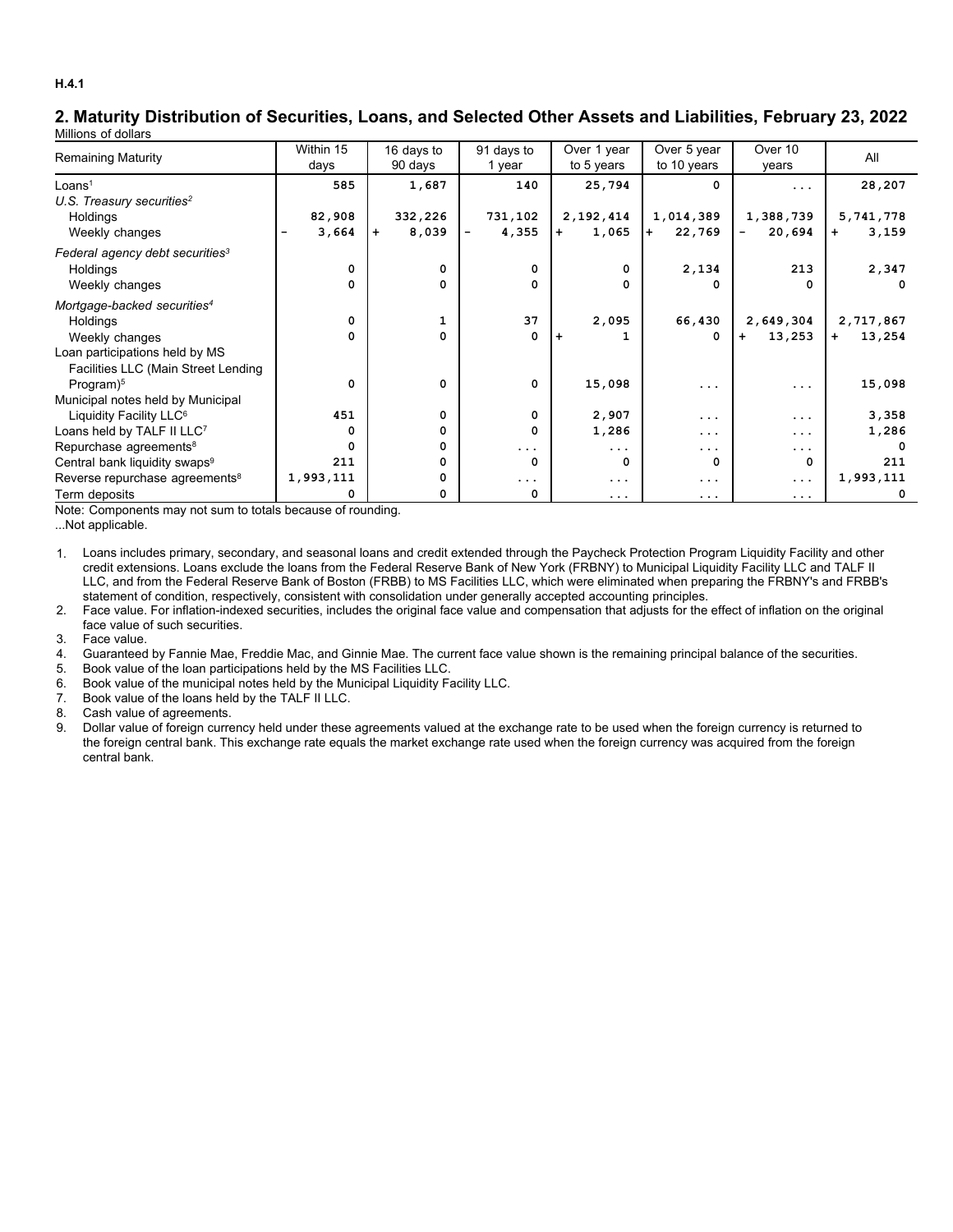# **3. Supplemental Information on Mortgage-Backed Securities**

Millions of dollars

| Account name                                                | Wednesday<br>Feb 23, 2022 |
|-------------------------------------------------------------|---------------------------|
| Mortgage-backed securities held outright <sup>1</sup>       | 2,717,867                 |
| Residential mortgage-backed securities                      | 2,708,791                 |
| Commercial mortgage-backed securities                       | 9,077                     |
| Commitments to buy mortgage-backed securities <sup>2</sup>  | 54,960                    |
| Commitments to sell mortgage-backed securities <sup>2</sup> | 0                         |
| Cash and cash equivalents $3$                               | 0                         |

1. Guaranteed by Fannie Mae, Freddie Mac, and Ginnie Mae. The current face value shown is the remaining principal balance of the securities.

2. Current face value. Includes residential and commercial mortgage-backed securities. Residential mortgage-backed securities generally settle within 180 calendar days and include commitments associated with outright transactions, dollar rolls, and coupon swaps. Commercial mortgage-backed securities generally settle within three business days.

3. This amount is included in other Federal Reserve assets in table 1 and in other assets in table 5 and table 6.

# **4. Information on Principal Accounts of Credit Facilities LLCs**

Millions of dollars

|                                                 |                                                                            | Wednesday Feb 23, 2022                                                  |                                                               |        |  |  |  |  |
|-------------------------------------------------|----------------------------------------------------------------------------|-------------------------------------------------------------------------|---------------------------------------------------------------|--------|--|--|--|--|
|                                                 |                                                                            |                                                                         | Net portfolio holdings of                                     |        |  |  |  |  |
|                                                 |                                                                            |                                                                         | <b>Credit Facilities LLCs</b>                                 |        |  |  |  |  |
| <b>Credit Facilities LLCs:</b>                  | Outstanding<br>principal<br>amount<br>of loan<br>extended to<br>the $LLC1$ | Outstanding<br>amount of<br>facility<br>asset<br>purchases <sup>2</sup> | Treasury<br>contributions<br>and<br>other assets <sup>3</sup> | Total  |  |  |  |  |
| MS Facilities LLC (Main Street Lending Program) | 14,727                                                                     | 13,075                                                                  | 15,913                                                        | 28,988 |  |  |  |  |
| Municipal Liquidity Facility LLC                | 3,358                                                                      | 3,358                                                                   | 3,741                                                         | 7,099  |  |  |  |  |
| TALF II LLC                                     | 1,345<br>1,286<br>1,256                                                    |                                                                         |                                                               |        |  |  |  |  |

Note: Components may not sum to totals because of rounding.

1. Book value. This amount was eliminated when preparing the Federal Reserve Banks' statement of condition consistent with consolidation under generally accepted accounting principles. Refer to the note on consolidation accompanying table 6. Loans are extended from the Federal Reserve Bank to the LLC upon settlement of the investment activity.

2. Outstanding amount of facility asset purchases:

a. For the MS Facilities LLC (Main Street Lending Program) includes loan participations at face value, net of an allowance for loan losses updated as of December 31, 2021.

b. For the Municipal Liquidity Facility LLC includes municipal notes at book value. Asset balances from trading activity may be reported on a one-day lag after the transaction date.

c. For the TALF II LLC includes loans to holders of eligible asset-backed securities at book value.

3. Includes short term receivables, interest and dividend receivables, and other assets of the facility. Also includes the portion of the Treasury contribution to the credit facilities, which is held as investments in nonmarketable Treasury securities and the residual portion which is held as cash and cash equivalents at the FRBNY. The amount of cash and cash equivalents held at the FRBNY are eliminated in consolidation and, as result, are excluded from net portfolio holdings in Tables 1, 5, and 6. Amounts excluded are approximately 15% of Treasury contributions to the Municipal Liquidity Facility LLC and TALF II LLC. Refer to the note on consolidation accompanying table 6.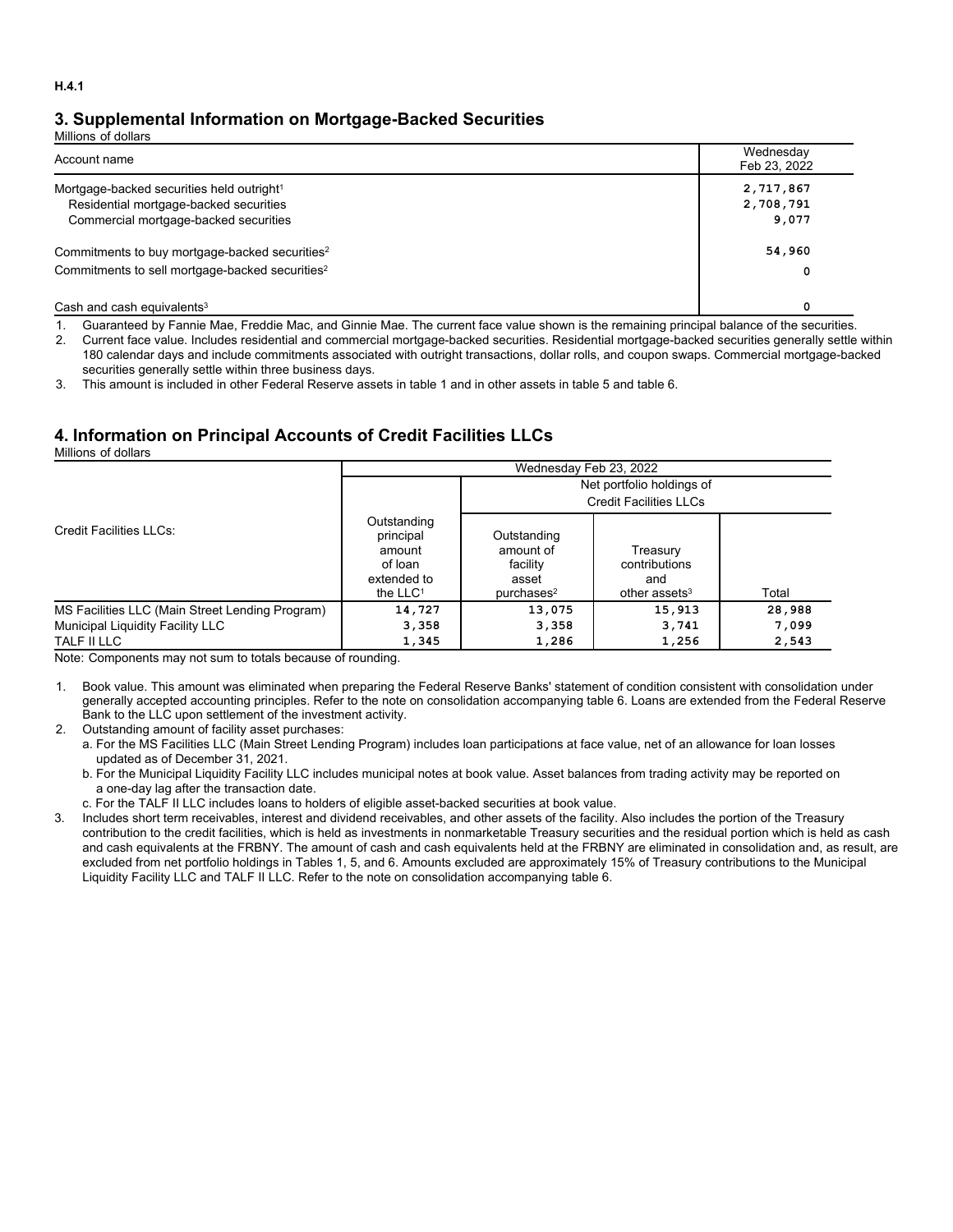# **5. Consolidated Statement of Condition of All Federal Reserve Banks**

Millions of dollars

|                                                                           | Eliminations from | Wednesday    | Change since         |                           |                              |                  |  |  |
|---------------------------------------------------------------------------|-------------------|--------------|----------------------|---------------------------|------------------------------|------------------|--|--|
| Assets, liabilities, and capital                                          | consolidation     | Feb 23, 2022 |                      | Wednesday<br>Feb 16, 2022 |                              | Wednesday        |  |  |
|                                                                           |                   |              |                      |                           |                              | Feb 24, 2021     |  |  |
| Assets                                                                    |                   |              |                      |                           |                              |                  |  |  |
| Gold certificate account                                                  |                   | 11,037       |                      | 0<br>0                    |                              | 0<br>$\mathbf 0$ |  |  |
| Special drawing rights certificate account                                |                   | 5,200        |                      |                           |                              |                  |  |  |
| Coin                                                                      |                   | 1,282        | $\ddot{}$            | 11                        |                              | 269              |  |  |
| Securities, unamortized premiums and discounts,                           |                   | 8,819,383    | +                    | 14,958                    |                              | $+1,391,068$     |  |  |
| repurchase agreements, and loans<br>Securities held outright <sup>1</sup> |                   | 8,461,992    | $\ddot{}$            | 16,413                    |                              | $+1, 434, 393$   |  |  |
|                                                                           |                   | 5,741,778    | ÷                    | 3,159                     |                              | $+ 897,204$      |  |  |
| U.S. Treasury securities<br>Bills <sup>2</sup>                            |                   |              |                      | 0                         |                              | 0                |  |  |
|                                                                           |                   | 326,044      |                      |                           |                              |                  |  |  |
| Notes and bonds, nominal <sup>2</sup>                                     |                   | 4,954,427    | +                    | 1,601                     | $\ddot{}$                    | 803,648          |  |  |
| Notes and bonds, inflation-indexed <sup>2</sup>                           |                   | 386,090      | $+$                  | 1,001                     | $+$                          | 62,067           |  |  |
| Inflation compensation <sup>3</sup>                                       |                   | 75,216       | $+$                  | 557                       | $+$                          | 31,488           |  |  |
| Federal agency debt securities <sup>2</sup>                               |                   | 2,347        |                      | 0                         |                              | 0                |  |  |
| Mortgage-backed securities <sup>4</sup>                                   |                   | 2,717,867    | $+$                  | 13,254                    | +                            | 537,189          |  |  |
| Unamortized premiums on securities held outright <sup>5</sup>             |                   | 349,510      |                      | 814                       |                              | 1,157            |  |  |
| Unamortized discounts on securities held outright <sup>5</sup>            |                   | $-20,326$    |                      | 141                       |                              | 13,554           |  |  |
| Repurchase agreements <sup>6</sup>                                        |                   | 0            |                      | 0                         |                              | 500              |  |  |
| Loans <sup>7</sup>                                                        |                   | 28,207       |                      | 499                       | $\overline{\phantom{a}}$     | 28,114           |  |  |
| Net portfolio holdings of Commercial Paper Funding                        |                   |              |                      |                           |                              |                  |  |  |
| Facility II LLC <sup>8</sup>                                              |                   | 0            |                      | 0                         | $\overline{\phantom{a}}$     | 8,556            |  |  |
| Net portfolio holdings of Corporate Credit Facilities LLC <sup>8</sup>    |                   | 0            |                      | 0                         | -                            | 26,194           |  |  |
| Net portfolio holdings of MS Facilities LLC (Main Street                  |                   |              |                      |                           |                              |                  |  |  |
| Lending Program) <sup>8</sup>                                             |                   | 28,988       | $\ddot{}$            | 8                         |                              | 1,970            |  |  |
| Net portfolio holdings of Municipal Liquidity Facility LLC <sup>8</sup>   |                   | 7,099        | $+$                  | 1                         | $\overline{\phantom{a}}$     | 4,442            |  |  |
| Net portfolio holdings of TALF II LLC <sup>8</sup>                        |                   | 2,543        | $\ddot{\phantom{1}}$ | 1                         |                              | 3,863            |  |  |
| Items in process of collection                                            | (0)               | 65           | $\ddot{\phantom{1}}$ | 12                        |                              | 571              |  |  |
| <b>Bank premises</b>                                                      |                   | 1,386        |                      | 1                         |                              | 582              |  |  |
| Central bank liquidity swaps <sup>9</sup>                                 |                   | 211          |                      | 3                         | $\qquad \qquad \blacksquare$ | 6,554            |  |  |
| Foreign currency denominated assets <sup>10</sup>                         |                   | 20,306       |                      | 50                        | -                            | 1,641            |  |  |
| Other assets <sup>11</sup>                                                |                   | 30,629       | $+$                  | 2,157                     | $+$                          | 1,590            |  |  |
| <b>Total assets</b>                                                       | (0)               | 8,928,129    | $\ddot{}$            | 17,096                    |                              | $+1,338,018$     |  |  |

Note: Components may not sum to totals because of rounding. Footnotes appear at the end of the table.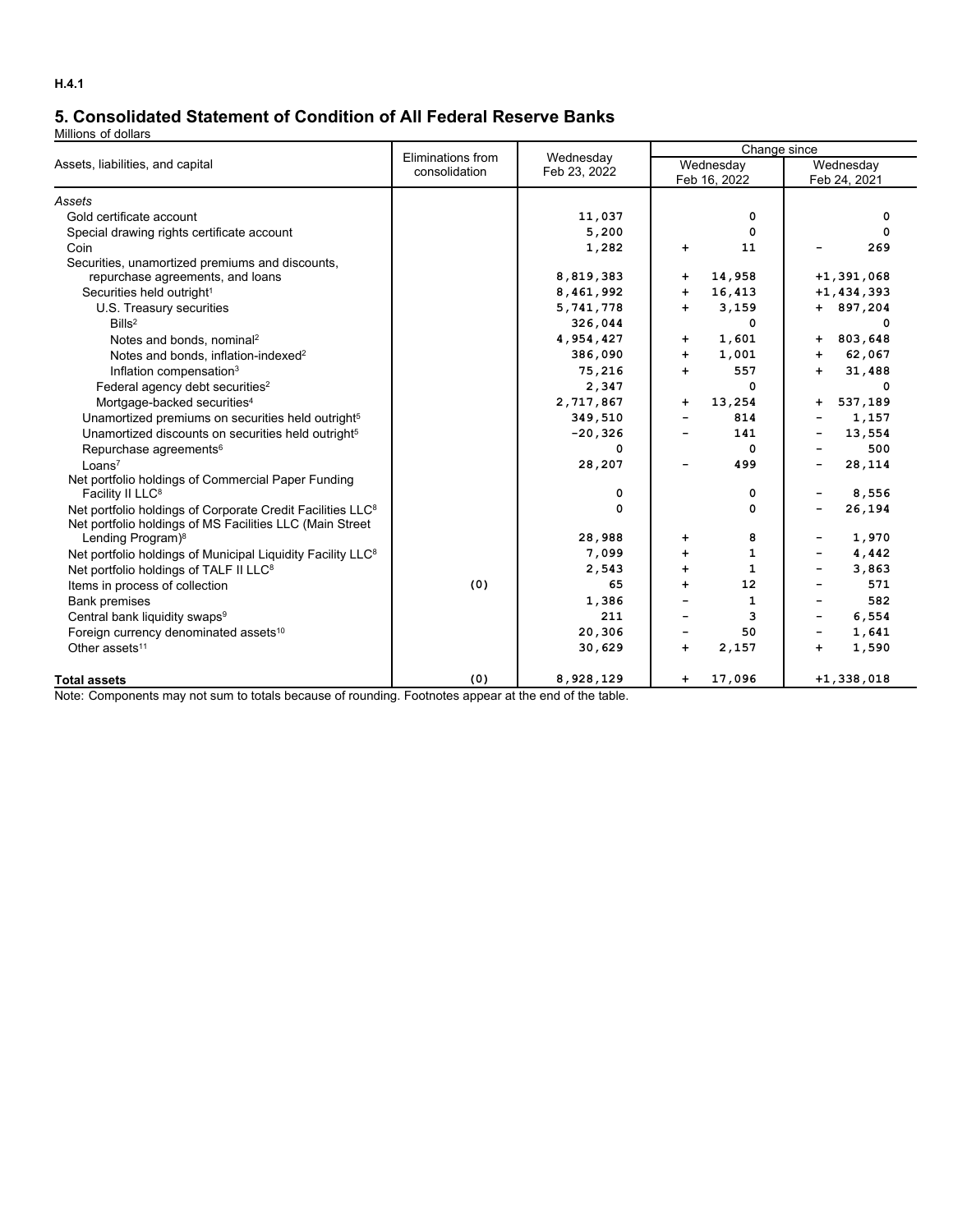# **5. Consolidated Statement of Condition of All Federal Reserve Banks (continued)**

Millions of dollars

|                                                           | Eliminations from | Wednesday    | Change since                           |                           |  |  |  |
|-----------------------------------------------------------|-------------------|--------------|----------------------------------------|---------------------------|--|--|--|
| Assets, liabilities, and capital                          | consolidation     | Feb 23, 2022 | Wednesday<br>Feb 16, 2022              | Wednesday<br>Feb 24, 2021 |  |  |  |
| Liabilities                                               |                   |              |                                        |                           |  |  |  |
| Federal Reserve notes, net of F.R. Bank holdings          |                   | 2,190,870    | 6,162<br>$\ddot{\phantom{1}}$          | $+ 137,159$               |  |  |  |
| Reverse repurchase agreements <sup>12</sup>               |                   | 1,993,111    | 91,649<br>$\ddot{}$                    | $+1, 787, 738$            |  |  |  |
| Deposits                                                  | (0)               | 4,676,010    | 81,364<br>$\overline{\phantom{0}}$     | 557,349<br>۰.             |  |  |  |
| Term deposits held by depository institutions             |                   | O            | $\Omega$                               |                           |  |  |  |
| Other deposits held by depository institutions            |                   | 3,745,976    | 50,744<br>$\qquad \qquad \blacksquare$ | 361,714<br>$+$            |  |  |  |
| U.S. Treasury, General Account                            |                   | 674,797      | 34,464<br>$\overline{\phantom{a}}$     | 764,849<br>-              |  |  |  |
| Foreign official                                          |                   | 6,536        | 715<br>$\overline{\phantom{a}}$        | 15,857                    |  |  |  |
| Other <sup>13</sup>                                       | (0)               | 248,702      | 4,561<br>$\ddot{\phantom{1}}$          | 138,355<br>-              |  |  |  |
| Deferred availability cash items                          | (0)               | 247          | 27<br>$+$                              | 61<br>$\ddot{}$           |  |  |  |
| Treasury contributions to credit facilities <sup>14</sup> |                   | 21,258       | 0                                      | 30,520                    |  |  |  |
| Other liabilities and accrued dividends <sup>15</sup>     |                   | 6,100        | 551<br>$\ddot{\phantom{1}}$            | 409                       |  |  |  |
| <b>Total liabilities</b>                                  | (0)               | 8,887,596    | 17,024<br>$\ddot{\phantom{1}}$         | $+1,336,679$              |  |  |  |
| Capital accounts                                          |                   |              |                                        |                           |  |  |  |
| Capital paid in                                           |                   | 33,748       | 72<br>$+$                              | 1,338<br>$\ddot{}$        |  |  |  |
| Surplus                                                   |                   | 6,785        | 0                                      | 0                         |  |  |  |
| Other capital accounts                                    |                   | 0            | 0                                      |                           |  |  |  |
| <b>Total capital</b>                                      |                   | 40,533       | 72<br>$\ddot{\phantom{1}}$             | 1,338                     |  |  |  |

Note: Components may not sum to totals because of rounding.

1. Includes securities lent to dealers under the overnight securities lending facility; refer to table 1A.

- 2. Face value of the securities.
- 3. Compensation that adjusts for the effect of inflation on the original face value of inflation-indexed securities.
- 4. Guaranteed by Fannie Mae, Freddie Mac, and Ginnie Mae. The current face value shown is the remaining principal balance of the securities.
- 5. Reflects the premium or discount, which is the difference between the purchase price and the face value of the securities that has not been amortized. For U.S. Treasury securities, Federal agency debt securities, and mortgage-backed securities, amortization is on an effective-interest basis.
- 6. Cash value of agreements, which are collateralized by U.S. Treasury and federal agency securities.
- 7. Loans includes primary, secondary, and seasonal loans and credit extended through the Primary Dealer Credit Facility, Money Market Mutual Fund Liquidity Facility, Paycheck Protection Program Liquidity Facility, and other credit extensions.
- 8. Includes assets purchased pursuant to terms of the credit facility and amounts related to Treasury contributions to the facility. Refer to note on consolidation below.
- 9. Dollar value of foreign currency held under these agreements valued at the exchange rate to be used when the foreign currency is returned to the foreign central bank. This exchange rate equals the market exchange rate used when the foreign currency was acquired from the foreign central bank.
- 10. Revalued daily at current foreign currency exchange rates.
- 11. Includes accrued interest, which represents the daily accumulation of interest earned, and other accounts receivable.
- 12. Cash value of agreements, which are collateralized by U.S. Treasury securities, federal agency debt securities, and mortgage-backed securities.
- 13. Includes deposits held at the Reserve Banks by international and multilateral organizations, government-sponsored enterprises, designated financial market utilities, and deposits held by depository institutions in joint accounts in connection with their participation in certain private-sector payment arrangements. Also includes certain deposit accounts other than the U.S. Treasury, General Account, for services provided by the Reserve Banks as fiscal agents of the United States.
- 14. Book value. Amount of equity investments in MS Facilities LLC of \$15.7 billion, Municipal Liquidity Facility LLC of \$4.2 billion, and TALF II LLC of \$1.4 billion.
- 15. Includes the liability for earnings remittances due to the U.S. Treasury.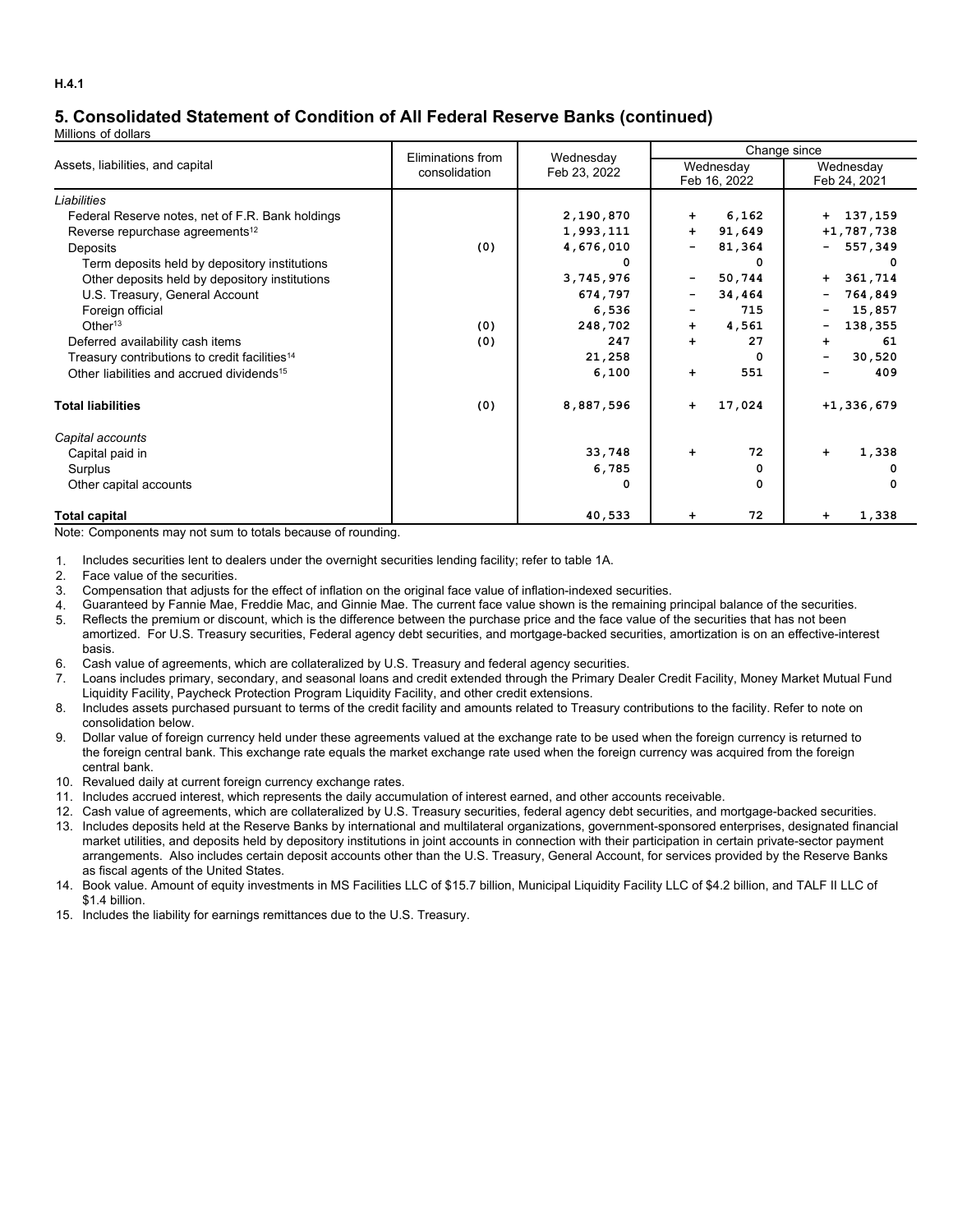# **6. Statement of Condition of Each Federal Reserve Bank, February 23, 2022**

Millions of dollars

| Assets, liabilities, and capital                   | Total     | <b>Boston</b> | New York  | Philadelphia Cleveland |         | Richmond | Atlanta    | Chicago   | St. Louis | Minneapolis | Kansas<br>City | Dallas    | San<br>Francisco |
|----------------------------------------------------|-----------|---------------|-----------|------------------------|---------|----------|------------|-----------|-----------|-------------|----------------|-----------|------------------|
| Assets                                             |           |               |           |                        |         |          |            |           |           |             |                |           |                  |
| Gold certificates and special drawing              |           |               |           |                        |         |          |            |           |           |             |                |           |                  |
| rights certificates                                | 16,237    | 531           | 5,422     | 523                    | 752     | 1,187    | 2,188      | 1,136     | 475       | 273         | 455            | 1,220     | 2,075            |
| Coin                                               | 1,282     | 17            | 25        | 116                    | 51      | 183      | 112        | 233       | 20        | 38          | 90             | 162       | 235              |
| Securities, unamortized premiums and               |           |               |           |                        |         |          |            |           |           |             |                |           |                  |
| discounts, repurchase agreements,                  |           |               |           |                        |         |          |            |           |           |             |                |           |                  |
| and loans <sup>1</sup>                             | 8,819,383 | 146,976       | 4,974,166 | 185,702                | 324,703 | 589,518  | 515,103    | 479,774   | 114,838   | 77,944      | 117,108        | 388,897   | 904,655          |
| Net portfolio holdings of MS                       |           |               |           |                        |         |          |            |           |           |             |                |           |                  |
| Facilities LLC (Main Street Lending                |           |               |           |                        |         |          |            |           |           |             |                |           |                  |
| Program $)^2$                                      | 28,988    | 28,988        |           |                        |         |          |            |           |           |             |                |           |                  |
| Net portfolio holdings of Municipal                |           |               |           |                        |         |          |            |           |           |             |                |           |                  |
| Liquidity Facility LLC <sup>2</sup>                | 7,099     |               | 7,099     |                        |         |          |            |           |           |             |                |           |                  |
| Net portfolio holdings of TALF II LLC <sup>2</sup> | 2,543     |               | 2,543     |                        |         |          |            |           |           |             |                |           |                  |
| Central bank liquidity swaps <sup>3</sup>          | 211       |               | 71        |                        |         | 44       | 10         |           |           |             |                |           | 31               |
| Foreign currency denominated                       |           |               |           |                        |         |          |            |           |           |             |                |           |                  |
| assets <sup>4</sup>                                | 20,306    | 922           | 6,826     | 729                    | 1,756   | 4,225    | 918        | 796       | 386       | 173         | 22C            | 366       | 2,990            |
| Other assets <sup>5</sup>                          | 32,080    | 627           | 16,771    | 770                    | 1,211   | 2,452    | 1,957      | 1,752     | 719       | 411         | 702            | 1,499     | 3,209            |
| Interdistrict settlement account                   |           | $14, 168 -$   | 229,725   | 9,332                  | 1,962   | $3,676+$ | $50,781 +$ | $77,707+$ | $26,363+$ | $1,262$ +   | 18,157         | $54,719+$ | 1,537            |
| <b>Total assets</b>                                | 8,928,129 | 192,238       | 4,783,196 | 178,516                | 326,529 | 593,934  | 571,070    | 561,406   | 142,806   | 80,102      | 136,735        | 446,868   | 914,731          |

Note: Components may not sum to totals because of rounding. Footnotes appear at the end of the table.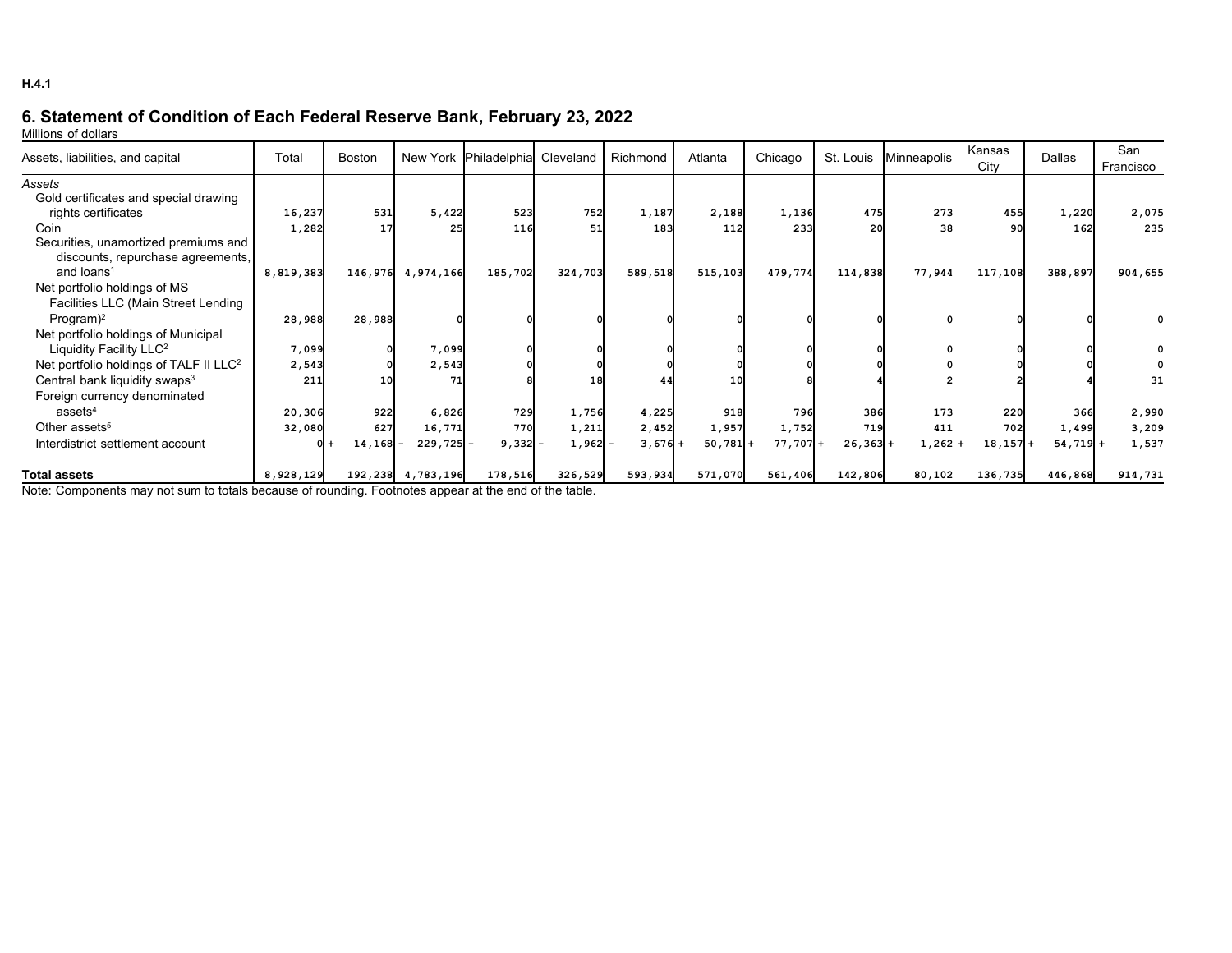# **6. Statement of Condition of Each Federal Reserve Bank, February 23, 2022 (continued)**

Millions of dollars

| Assets, liabilities, and capital                                                          | Total     | <b>Boston</b> | New York Philadelphia Cleveland |         |         | Richmond | Atlanta | Chicago | St. Louis  | Minneapolis | Kansas  | <b>Dallas</b> | San         |
|-------------------------------------------------------------------------------------------|-----------|---------------|---------------------------------|---------|---------|----------|---------|---------|------------|-------------|---------|---------------|-------------|
|                                                                                           |           |               |                                 |         |         |          |         |         |            |             | City    |               | Francisco   |
| Liabilities                                                                               |           |               |                                 |         |         |          |         |         |            |             |         |               |             |
| Federal Reserve notes, net                                                                | 2,190,870 | 72,161        | 701,791                         | 59,427  | 102,994 | 152,626  | 329,298 | 127,011 | 64,463     | 33,253      | 56,308  | 189,888       | 301,650     |
| Reverse repurchase agreements <sup>6</sup>                                                | 1,993,111 | 33,307        | 1,126,618                       | 42,096  | 72,522  | 133,554  | 116,781 | 108,764 | 25,985     | 15,422      | 26,467  | 88,139        | 203,457     |
| Deposits                                                                                  | 4,676,010 | 70,413        | 2,932,019                       | 75,248  | 146,716 | 298,775  | 122,925 | 323,606 | 51,268     | 31,009      | 53,326  | 167,482       | 403,224     |
| Depository institutions                                                                   | 3,745,976 |               | 70,388 2,197,721                | 75,247  | 146,660 | 298,206  | 122,761 | 130,124 | 51,258     | 30,569      | 52,634  | 167,255       | 403,154     |
| U.S. Treasury, General Account                                                            | 674,797   |               | 674,797                         |         |         |          |         |         |            |             |         |               |             |
| Foreign official                                                                          | 6,536     |               | 6,509                           |         |         |          |         |         |            |             |         |               |             |
| Other $7$                                                                                 | 248,702   | 24            | 52,992                          |         | 53      | 561      | 162     | 193,481 |            | 439         | 691     | 226           | 63          |
| Earnings remittances due to the U.S.<br>Treasury <sup>8</sup>                             | 2,078     | <b>17</b>     | 1,271                           | 37      | 68      | 115      | 121     | 107     | 19         |             | 18      | 89            | 209         |
| Treasury contributions to credit facilities <sup>9</sup><br>Other liabilities and accrued | 21,258    | 15,674        | 5,584                           |         |         |          |         |         |            |             |         |               | $\mathbf 0$ |
| dividends                                                                                 | 4,268     | $-1,221$      | 1,911                           | 211     | 245     | 710      | 628     | 421     | 180        | 161         | 198     | 291           | 532         |
| <b>Total liabilities</b>                                                                  | 8,887,596 | 190,352       | 4,769,194                       | 177,020 | 322,545 | 585,780  | 569,752 | 559,910 | 141,914    | 79,853      | 136,316 | 445,888       | 909,071     |
| Capital                                                                                   |           |               |                                 |         |         |          |         |         |            |             |         |               |             |
| Capital paid in                                                                           | 33,748    | 1,594         | 11,639                          | 1,244   | 3,321   | 6,793    | 1,097   | 1,239   | <b>755</b> | 215         | 348     | 817           | 4,687       |
| Surplus                                                                                   | 6,785     | 292           | 2,363                           | 252     | 663     | 1,361    | 221     | 257     | 137        | 34          | 70      | 163           | 973         |
| Other capital                                                                             |           |               |                                 |         |         |          |         |         |            |             |         |               | $\Omega$    |
| <b>Total liabilities and capital</b>                                                      | 8,928,129 |               | 192, 238 4, 783, 196            | 178,516 | 326,529 | 593,934  | 571,070 | 561,406 | 142,806    | 80,102      | 136,735 | 446,868       | 914,731     |

Note: Components may not sum to totals because of rounding. Footnotes appear at the end of the table.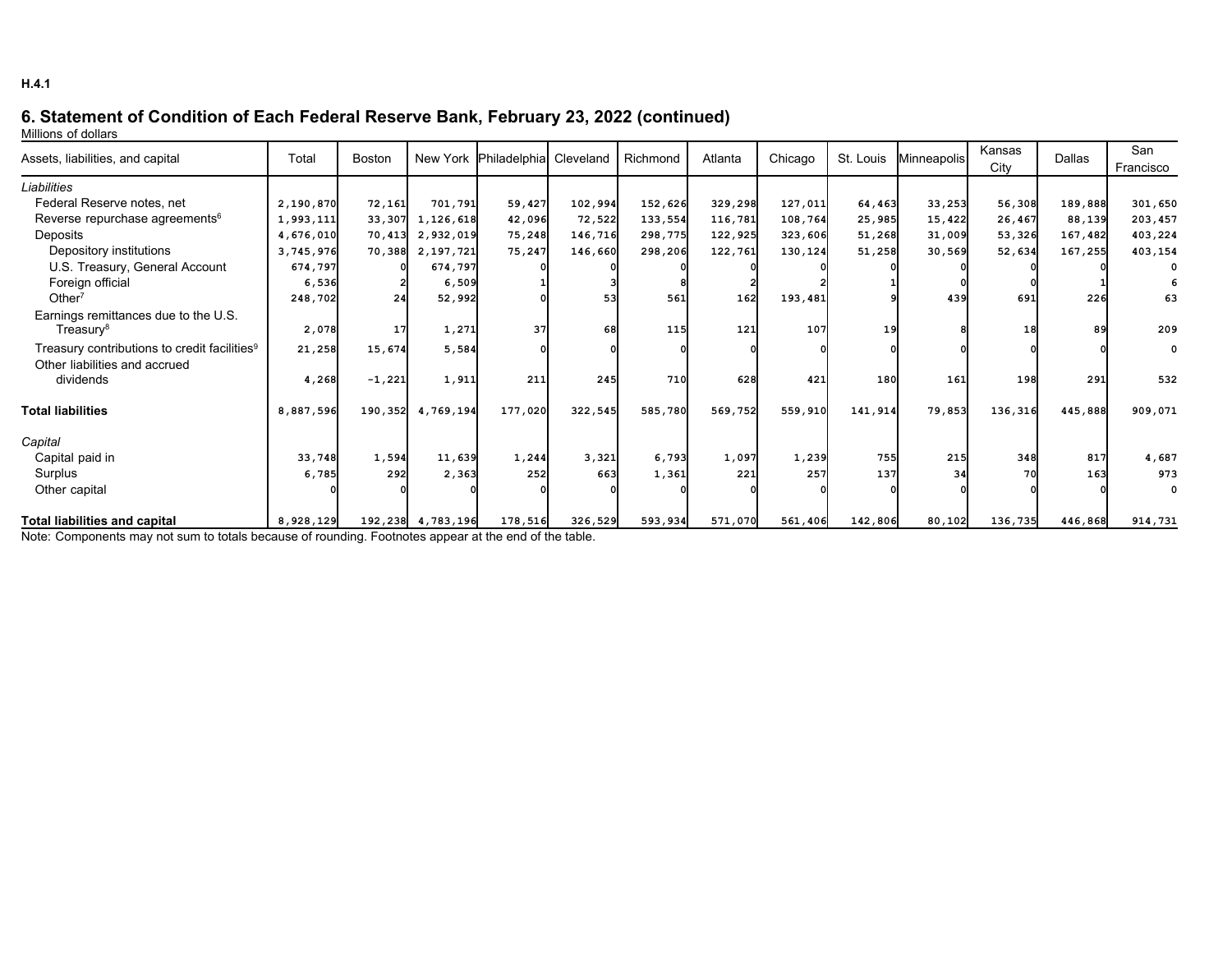#### **H.4.1**

## **6. Statement of Condition of Each Federal Reserve Bank, February 23, 2022 (continued)**

- 1. Securities include outright holdings of U.S. Treasury securities, federal agency debt securities, and mortgage-backed securities, including securities lent to dealers under the overnight securities lending facility; refer to table 1A. Mortgage-backed securities are quaranteed by Fannie Mae, Freddie Mac, and Ginnie Mae. Unamortized premiums and discounts are the differences between the purchase price and the face value of the securities that have not been amortized. For U.S. Treasury securities, federal agency debt securities, and mortgage-backed securities, amortization is on an effective-interest basis. Repurchase agreements reflect the cash value of agreements, which are collateralized by U.S. Treasury and federal agency securities. Loans includes primary, secondary, and seasonal loans and credit extended through the Paycheck Protection Program Liquidity Facility and other credit extensions.
- 2. Includes assets purchased pursuant to terms of the credit facility and amounts related to Treasury contributions to the facility. Refer to note on consolidation below.
- 3. Dollar value of foreign currency held under these agreements valued at the exchange rate to be used when the foreign currency is returned to the foreign central bank. This exchange rate equals the market exchange rate used when the foreign currency was acquired from the foreign central bank.
- 4. Revalued daily at current foreign currency exchange rates.
- 5. Includes items in process of collection, bank premises, accrued interest (which represents the daily accumulation of interest earned), and other accounts receivable.
- 6. Cash value of agreements, which are collateralized by U.S. Treasury securities, federal agency debt securities, and mortgage-backed securities.
- 7. Includes deposits held at the Reserve Banks by international and multilateral organizations, government-sponsored enterprises, designated financial market utilities, and deposits held by depository institutions in joint accounts in connection with their participation in certain private-sector payment arrangements. Also includes certain deposit accounts other than the U.S. Treasury, General Account, for services provided by the Reserve Banks as fiscal agents of the United States.
- 8. Represents the estimated weekly remittances due to U.S. Treasury. The amounts on this line represent the residual net earnings that the Federal Reserve Banks remit to the U.S. Treasury after providing for the costs of operations, payment of dividends, and the amount necessary to maintain each Federal Reserve Bank's allotted surplus cap.
- 9. Book value. Amount of equity investments in MS Facilities LLC of \$15.7 billion, Municipal Liquidity Facility LLC of \$4.2 billion, and TALF II LLC of \$1.4 billion.

#### Note on consolidation:

The Federal Reserve Bank of New York (FRBNY) and the Federal Reserve Bank of Boston (FRBB) have extended loans to limited liability companies under the authority of section 13(3) of the Federal Reserve Act. On April 14, 2020, FRBNY began extending loans to the Commercial Paper Funding Facility II LLC (CPFF II LLC), a limited liability company formed to purchase three-month U.S dollardenominated commercial paper by eligible issuers. The assets of the CPFF II LLC and the amount provided by U.S. Treasury as credit protection to the FRBNY are used to secure the loan from the FRBNY. On May 12, 2020, FRBNY began extending loans to the Corporate Credit Facilities LLC (CCF LLC), a limited liability company formed to purchase eligible bonds or portions of syndicated loans or bonds at issuance through the Primary Market Corporate Credit Facility and to purchase eligible individual corporate bonds and exchange-traded funds through the Secondary Market Corporate Credit Facility. The assets of the CCF LLC and the amount provided by U.S. Treasury as credit protection to the FRBNY are used to secure the loan from the FRBNY. On June 5, 2020, FRBNY began extending loans to the Municipal Liquidity Facility LLC (MLF LLC), a limited liability company formed to purchase municipal notes from eligible issuers. The assets of the MLF LLC and the amount provided by U.S. Treasury as credit protection to the FRBNY are used to secure the loan from the FRBNY. On June 25, 2020, FRBNY began extending loans to the TALF II LLC, a special purpose vehicle that was formed to help support the flow of credit to consumers and businesses. The assets of the TALF II LLC and the amount provided by U.S. Treasury as credit protection to the FRBNY are used to secure the loan from the FRBNY. On July 15, 2020, the FRBB began extending loans to the MS Facilities LLC (Main Street Lending Program), a special purpose vehicle that was formed to help ensure credit flows to small and medium-sized businesses and to eligible nonprofits. The assets of the MS Facilities LLC and the amount provided by U.S. Treasury as credit protection to the FRBB are used to secure the loan from the FRBB.

The FRBNY is the managing member of CPFF II LLC, CCF LLC, MLF LLC, and TALF II LLC. The FRBB is the managing member of MS Facilities LLC (Main Street Lending Program). Consistent with generally accepted accounting principles, the assets and liabilities of each LLC have been accounted for and consolidated with the assets and liabilities of the FRBNY or FRBB, in the preparation of the statements of condition shown on this release. As a consequence of the consolidation, the loan from the Reserve Bank to the LLC is eliminated as are any balances held at the FRBNY for LLCs consolidated to FRBNY or FRBB for LLCs consolidated to FRBB. Treasury contributions to credit facilities are held at FRBNY until invested. Net assets of the LLC appears as assets on table 6 (and in table 1 and table 5), and the liabilities of the LLC to entities other than the FRBNY or FRBB, including those with recourse only to the portfolio holdings of the LLC, are included in other liabilities in this table (and table 1 and table 5). The amount provided by U.S. Treasury as credit protection to FRBNY and FRBB appears as liabilities on table 6 (and in table 1 and table 5).